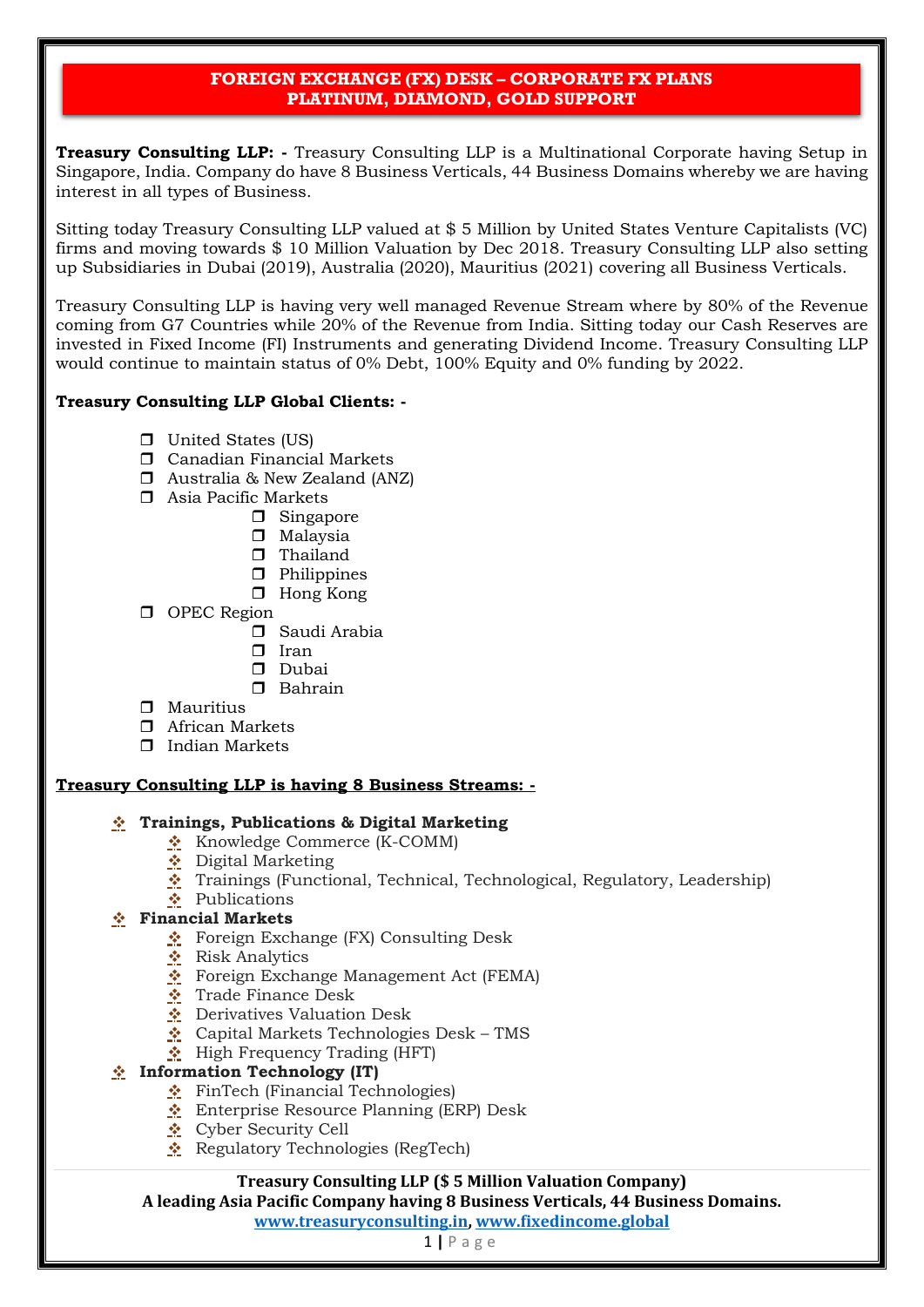❖ Analytics Desk

### ❖ **Accounting, Audit, Assurance**

- ❖ Accounting & Assurance (A&A)
- ❖ Risk & Assurance (R&A)
- ❖ Accounting Desk

### ❖ **Corporate Law / Compliance Desk**

- ❖ Corporate Law Desk
- ISO Advisory Desk Certifications Trainings
- ❖ Anti-Money Laundering (AML) Desk
- ❖ Insolvency & Bankruptcy (IBC) Code

#### ❖ **Valuation Desk**

❖ Business Valuation Desk

### ❖ **Chief Financial Officer (CFO) Desk**

- ❖ Chief Financial Officer (CFO) Desk
- ❖ Directors Deck

### ❖ **Treasury Consulting Chapters**

- ❖ *Treasury Consulting LLP* Asia Frauds Chapter
- ❖ *Treasury Consulting LLP* Learning Solutions
- ❖ *Treasury Consulting LLP* Data Analytics Lab
- ❖ *Treasury Consulting LLP* Merchandise Store
- ❖ *Treasury Consulting LLP* Fixed Income (FI) Desk
- ❖ *Treasury Consulting LLP* Family Office Desk
- ❖ *Treasury Consulting LLP* Private Placement Program (PPP) Desk
- ❖ *Treasury Consulting Club* "The Mavericks "
- ❖ *Treasury Consulting LLP* Media Desk
- ❖ *Treasury Consulting LLP* Career Counselling Desk
- ❖ *Treasury Consulting LLP* Brand "Foreign Exchange Maverick Thinkers (FEMT) "

**Treasury Consulting LLP – Fixed Income Platform: -** Treasury Consulting LLP holding its own Fixed Income Platform – [www.fixedincome.global.](http://www.fixedincome.global/) Sitting today our Fixed Income Platform covering following Desks:

- **O** Compliance Desk
- Chief Financial Officer (CFO) Desk
- $\Box$  Fixed Income Legal Processing Outsourcing (LPO)
- Fixed Income Knowledge Processing Outsourcing (KPO)
- $\hfill\Box$  Financial Markets
- Information Technology (IT) Desk
- $\Box$  Trainings & Publications
- Financial Technologies (FinTech)
- Fixed Income Markets
	- Foreign Exchange Management Regulatory (FEMR)
	- $\Box$  Foreign Exchange (FX) Desk
	- MiFID II Desk
	- **Liquidity Management Desk**
- **Private Placement Platform (PPP) Desk**
- $\Box$  Trainings Desk
	- $\Box$  Functional Trainings
	- $\Box$  Forensics Trainings
	- $\Box$  Information Technology (IT) Trainings
	- **B** Regulatory Trainings
	- $\Box$  Technological Trainings

### **Treasury Consulting LLP (\$ 5 Million Valuation Company)**

**A leading Asia Pacific Company having 8 Business Verticals, 44 Business Domains.** 

**[www.treasuryconsulting.in,](http://www.treasuryconsulting.in/) www.fixedincome.global**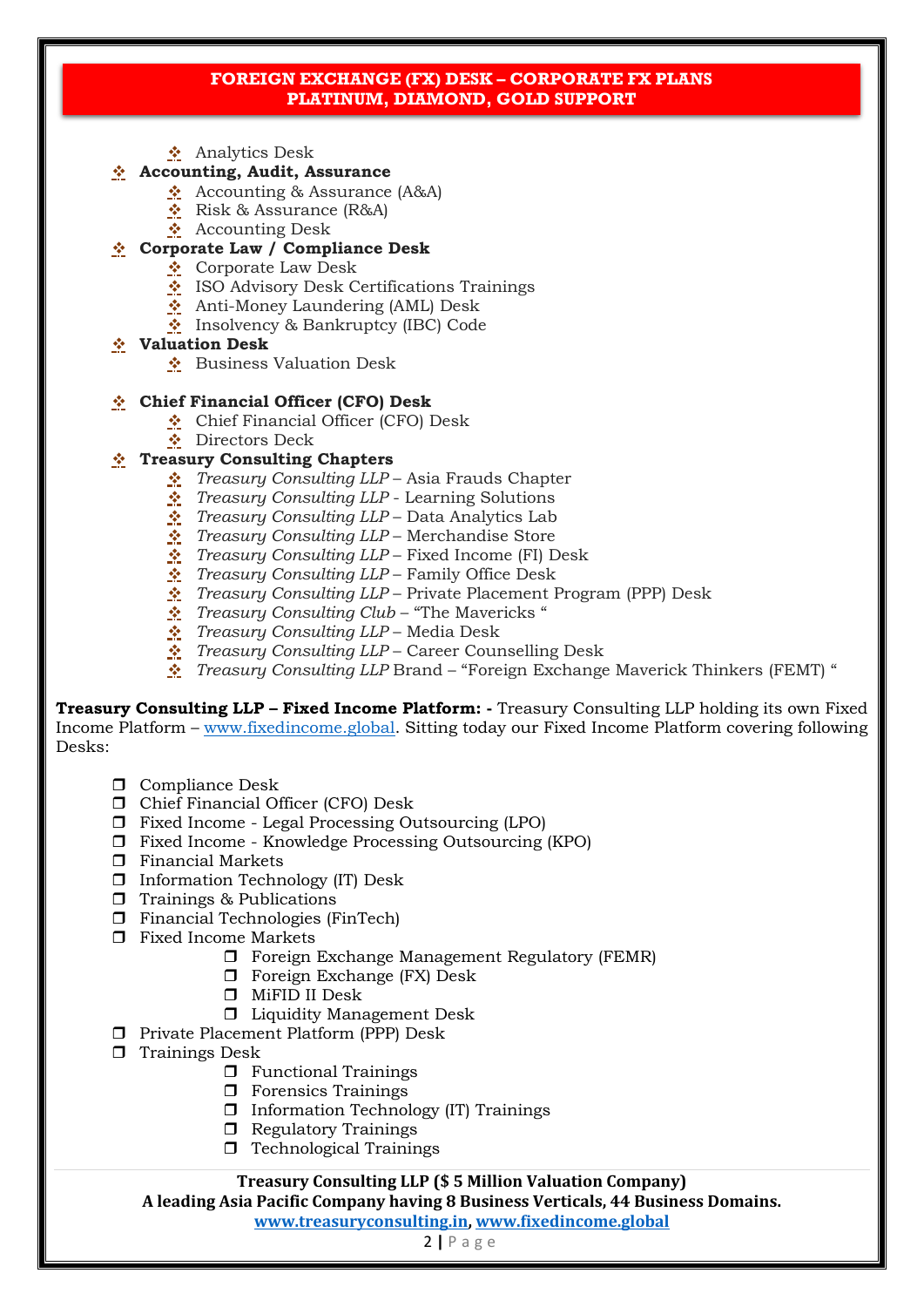- □ Credit Risk Desk
- $\Box$  Structured Finance Desk
- **D** Bond Desk
- Fixed Income Platform Services
	- □ Regulatory Technologies (RegTech) Desk
	- Fixed Income Transition Management Desk
	- $\Box$  Treasury Consulting Clubs
	- **Platform Services**
	- $\Box$  Treasury Audits
	- $\Box$  Fixed Income (FI) Accounting
	- **Financial Instruments Desk**
	- Mark to Market (MTM) Desk
	- $\Box$  Securities Valuation Desk
	- Expected Credit Losses (ECL) Desk
	- $\Box$  Valuations Adjustments (XVA) Pricing Desk
- $\Box$  Treasury Imperatives

**Fixed Income Platform: -** Treasury Consulting LLP – Fixed Income Platform would be an annual affair whereby every Year we would launching fresh version of our Platform covering latest Technologies, new data sets, enhancements in PPP Desk, Fixed Income (FI) Desks. Every Year we would be launching fresh version during Sep – Dec Period.

**Foreign Exchange (FX) Desk – Corporate FX Plans: -** Treasury Consulting LLP – Foreign Exchange Desk (FX) Desk offering three types of Support – Platinum, Diamond, Gold Support. The following are the features of all types of Plans.

- **D** Corporate Risk Management
- **T** Functional Risk Management
- $\Box$  Hedging Strategies
- Virtual Chief Financial Officer (CFO) Services \*\*\*
- $\Box$  FEMA Compliances
- $\Box$  FDI Compliances
- **T** Treasury Documentation
- **O** Offshore Treasury Markets
- D Daily FX Updates
- $\Box$  Banks Liasioning (G7 Banks)
- ❖ **Corporate Risk Management – Platinum, Diamond, Gold Support:** Corporate Risk Management covers all types of Risk Management like Functional Risk Management, Strategic Risk Management, Treasury Risk Management and Investor Relations (IR). This do covers Board Meetings, Corporate Risk Management Group Meetings, Investor Relations (IR) meetings, Presentations, Case Studies, Excel Solvers and respective. Our FX Desk covers Corporate Risk Management on Quarterly Note, Semi Yearly Note, Yearly Note.
- ❖ **Functional Risk Management – Platinum, Diamond, Gold Support:** Functional Risk Management covers Treasury Risk Management where by we cover Hedging using *Forwards Contracts, Options Contracts, Options Strategies, Cost Reduction Structures (CRS), Swaps, Trade Finance like External Commercial Borrowings (ECB), Bank Guarantee (BG) and respective Trade Finance Instruments.*
- ❖ **Hedging Strategies – Platinum, Diamond, Gold Support:** Treasury Consulting LLP FX Desk covering the following types of Hedging Strategies. We do cover both *– Onshore Treasury Markets, Offshore Treasury Markets and Tax Havens as well.*

**Treasury Consulting LLP (\$ 5 Million Valuation Company) A leading Asia Pacific Company having 8 Business Verticals, 44 Business Domains. [www.treasuryconsulting.in,](http://www.treasuryconsulting.in/) www.fixedincome.global**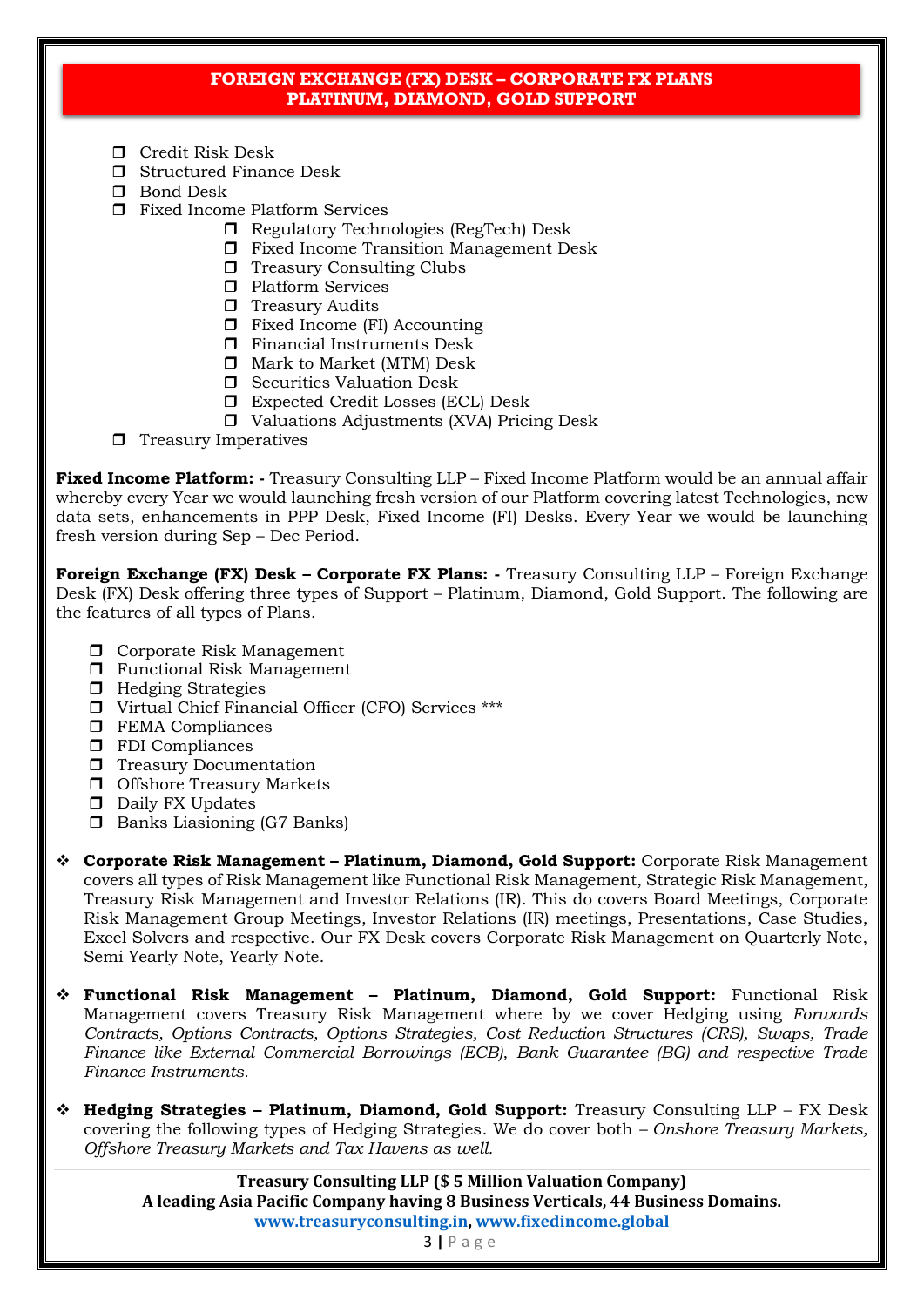- Forwards Contracts Deliverable Contracts, Non-Deliverable Contracts
- **D** Options Contracts
	- Plain Vanilla Options Buy Call
	- Plain Vanilla Options Buy Put
	- □ Range Forwards (Exporters)
	- □ Range Forwards (Importers)
	- $\Box$  Straddle Contracts (Exporters)
	- Straddle Contracts (Importers)
	- **Butterfly Spread**
	- **D** Vertical Spread
	- D Diagonal Spread
	- Knock in Knock Out (KIKO)
	- Barrier Options Up, Down Call
	- $\Box$  Barrier Options Up, down Put
	- D Digital Options
- □ Swaps Contracts
	- D Dollarization Swaps
	- **T** Reverse Dollarization Swaps
	- **D** Basis Swaps
	- Libor Swaps
	- Amortizing Swaps
	- **D** Linkers Swaps
	- □ Reverse Linkers Swaps
	- **D** Quanto Swaps
	- □ Spread Sensitive Swaps (SSS)
- ❖ **Virtual Chief Financial Officer (CFO) Services:** Treasury Consulting LLP Virtual CFO Desk covers all 5 types of CFO like *Virtual CFO, Interim CFO, Special Purpose CFO, Full Time CFO, Project CFO.* Our CFO Desk do cover following Services.

### ❖ **Platinum Support**

- **T** Financial Markets Desk
- **T** Transaction Support
- $\Box$  Treasury Risk Management
- $\Box$  Investor Relations (IR)
- $\Box$  CFO Front Office Desk
- $\Box$  CFO Middle Office Desk
- CFO Back Office Desk

#### ❖ **Diamond Support**

- $\Box$  Financial Markets Desk
- **T** Transaction Support
- $\Box$  Treasury Risk Management
- $\Box$  Investor Relations (IR)
- ❖ **Gold Support**
	- $\Box$  Financial Markets Desk
	- **T** Transaction Support
	- $\Box$  Treasury Risk Management

#### **Treasury Consulting LLP (\$ 5 Million Valuation Company)**

**A leading Asia Pacific Company having 8 Business Verticals, 44 Business Domains.** 

**[www.treasuryconsulting.in,](http://www.treasuryconsulting.in/) www.fixedincome.global**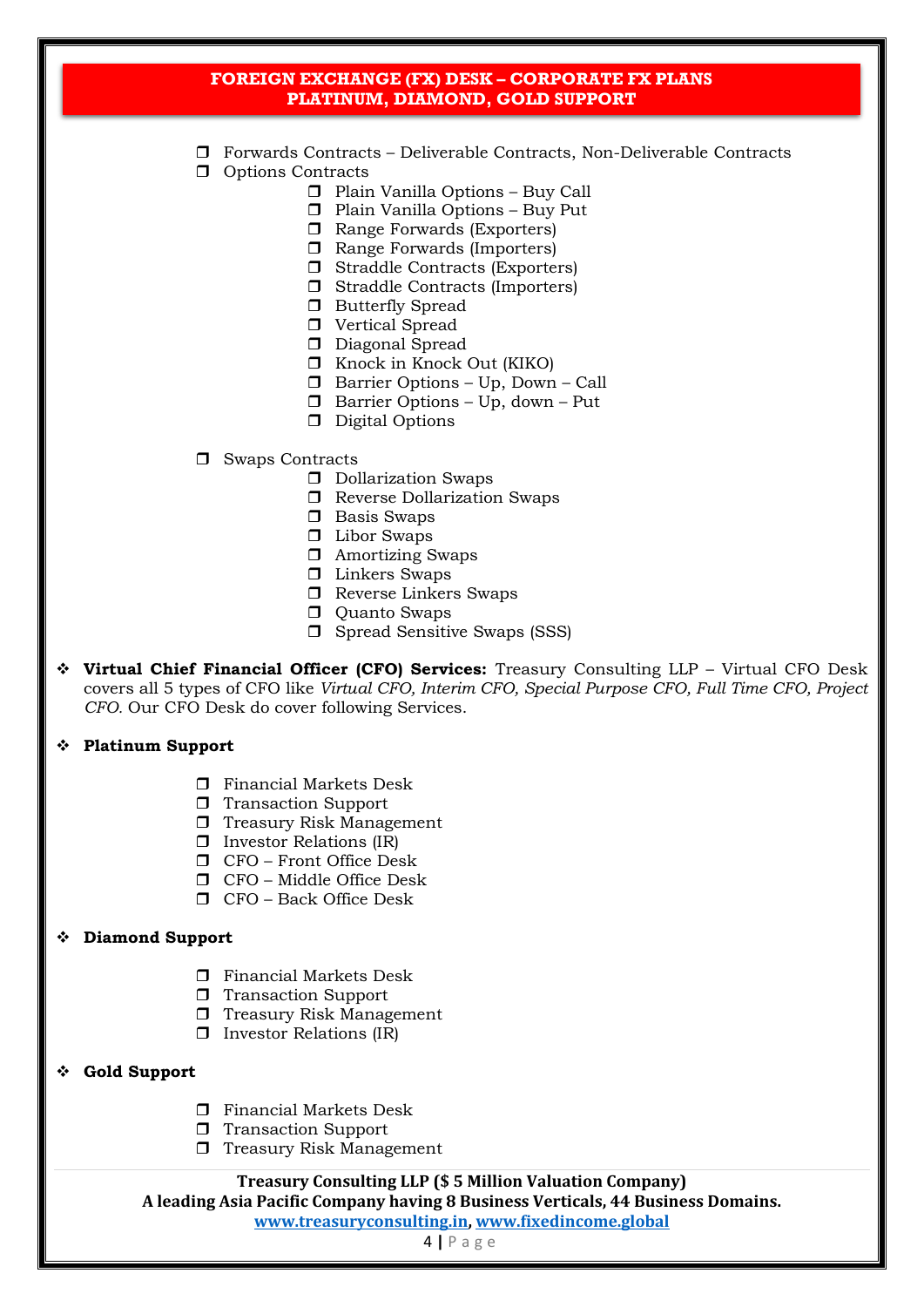- ❖ **Foreign Exchange Management Regulatory (FEMR)\*\*:** Treasury Consulting LLP Foreign Exchange Management Regulatory (FEMR) covering all regulations pertaining to Foreign Exchange like
	- **D** Current Account Transactions
	- $\Box$  Capital Account Transactions
	- $\Box$  Foreign Contributions
	- External Commercial Borrowings (ECB)
	- $\Box$  Foreign Investment in India (FII)
	- $\Box$  Foreign Investment Outside India
		- □ Overseas Direct Investment (ODI)
		- Overseas Banking Representation (OBR)
	- $\Box$  Prevention of Money Laundering Act (PMLA)
- **\*\*** Applicable for Platinum and Diamond Support. Not Applicable for Gold Support
- ❖ **Treasury Documentation\*\*:** Treasury Consulting LLP FX Desk covers all sorts of Treasury Documentation covering *Onshore Treasury Markets, Offshore Treasury Markets.* We cover following documentation in Treasury Function.
	- **Banking Documentation**
	- **Hedging Documentation**
	- $\Box$  Treasury Audits
	- $\Box$  Fixed Income (FI) Accounting Audits

Treasury Consulting LLP – FX Desk would be covering complete aspects of aforesaid Treasury Documentation for Corporates, Multi National Corporations (MNC) and Non-Banking Financial Corporations (NBFC)

\*\* Applicable for Platinum Support. Not Applicable for Diamond, Gold Support

- ❖ **Offshore Treasury Markets\*\*:** Treasury Consulting LLP FX Desk covers following Offshore Treasury Markets. We do cover all Banking transactions in following Offshore Treasury Markets covering all sorts of Banking transactions.
	- Australia
	- Bahrain
	- **Dubai**
	- **D** Frankfurt
	- $\Box$  Hong Kong (HK)
	- $\Box$  Japan
	- $\Box$  London
	- $\Box$  Luxembourg
	- $\Box$  New York (NY)
	- **D** Philippines
	- **D** Singapore

**\*\*** Applicable for Platinum and Diamond Support. Not Applicable for Gold Support

❖ **Daily FX Updates\*\*:** Treasury Consulting LLP – FX Desk covers daily FX updates covering all sorts of Foreign Exchange (FX) updates like Spot Rates, Forward Rate, Premiums, Options Valuations. Updates are shared via SMS, What's APP

> **Treasury Consulting LLP (\$ 5 Million Valuation Company) A leading Asia Pacific Company having 8 Business Verticals, 44 Business Domains. [www.treasuryconsulting.in,](http://www.treasuryconsulting.in/) www.fixedincome.global**